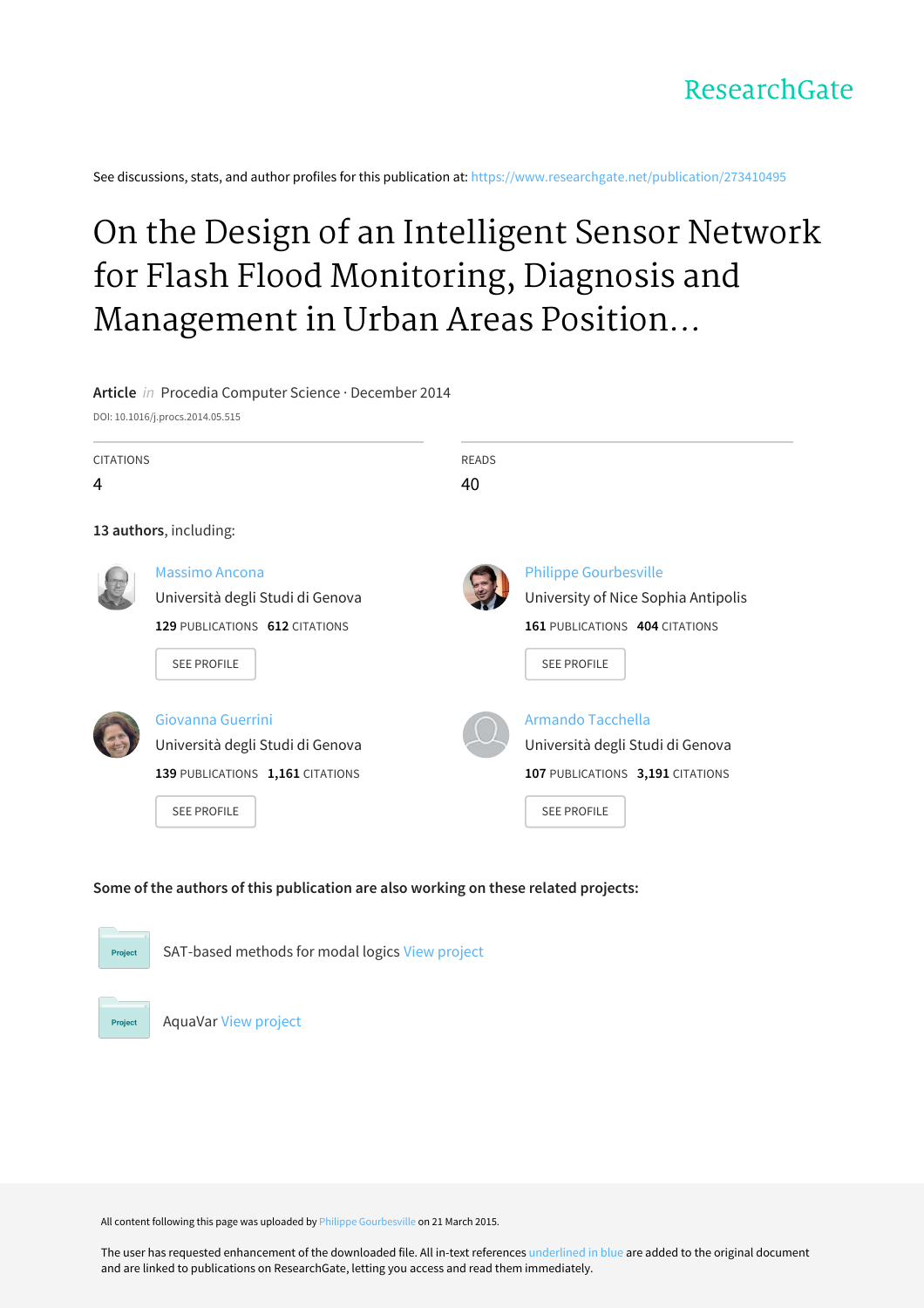



Available online at www.sciencedirect.com



Procedia Computer Science 32 (2014) 941 – 946



The 4th International Symposium on Frontiers in Ambient and Mobile Systems (FAMS-2014)

# On The Design Of An Intelligent Sensor Network For Flash Flood Monitoring, Diagnosis And Management In Urban Areas *Position Paper*

[M. Ancona](https://www.researchgate.net/profile/Massimo_Ancona?el=1_x_100&enrichId=rgreq-54afeefed9ea2300299085c193bddd6c-XXX&enrichSource=Y292ZXJQYWdlOzI3MzQxMDQ5NTtBUzoyMDk0NzMwMTM1ODc5NjhAMTQyNjk1MzY2NjIxMw==)<sup>a,∗</sup>, N. Corradi<sup>b</sup>, A. Dellacasa<sup>a</sup>, [G. Delzanno](https://www.researchgate.net/profile/Giorgio_Delzanno?el=1_x_100&enrichId=rgreq-54afeefed9ea2300299085c193bddd6c-XXX&enrichSource=Y292ZXJQYWdlOzI3MzQxMDQ5NTtBUzoyMDk0NzMwMTM1ODc5NjhAMTQyNjk1MzY2NjIxMw==)<sup>a</sup>, [J.-L. Dugelay](https://www.researchgate.net/profile/Jean-Luc_Dugelay?el=1_x_100&enrichId=rgreq-54afeefed9ea2300299085c193bddd6c-XXX&enrichSource=Y292ZXJQYWdlOzI3MzQxMDQ5NTtBUzoyMDk0NzMwMTM1ODc5NjhAMTQyNjk1MzY2NjIxMw==)<sup>c</sup>, B. Federici<sup>d</sup>, P. [Gourbesville](https://www.researchgate.net/profile/Philippe_Gourbesville?el=1_x_100&enrichId=rgreq-54afeefed9ea2300299085c193bddd6c-XXX&enrichSource=Y292ZXJQYWdlOzI3MzQxMDQ5NTtBUzoyMDk0NzMwMTM1ODc5NjhAMTQyNjk1MzY2NjIxMw==)<sup>e</sup>, G. Guerrini<sup>a</sup>, [A. La Camera](https://www.researchgate.net/profile/Andrea_La_Camera?el=1_x_100&enrichId=rgreq-54afeefed9ea2300299085c193bddd6c-XXX&enrichSource=Y292ZXJQYWdlOzI3MzQxMDQ5NTtBUzoyMDk0NzMwMTM1ODc5NjhAMTQyNjk1MzY2NjIxMw==)<sup>a</sup>, P. Rosso<sup>f</sup>, J. Stephens<sup>g</sup>, A. [Tacchella](https://www.researchgate.net/profile/Armando_Tacchella?el=1_x_100&enrichId=rgreq-54afeefed9ea2300299085c193bddd6c-XXX&enrichSource=Y292ZXJQYWdlOzI3MzQxMDQ5NTtBUzoyMDk0NzMwMTM1ODc5NjhAMTQyNjk1MzY2NjIxMw==)<sup>a</sup>, [G. Zolezzi](https://www.researchgate.net/profile/Guido_Zolezzi?el=1_x_100&enrichId=rgreq-54afeefed9ea2300299085c193bddd6c-XXX&enrichSource=Y292ZXJQYWdlOzI3MzQxMDQ5NTtBUzoyMDk0NzMwMTM1ODc5NjhAMTQyNjk1MzY2NjIxMw==)<sup>h</sup>

*aDipartimento di Informatica, Bioingegneria, Robotica e Ingegneria dei Sistemi, Universit`a di Genova, Via Dodecaneso 35, I-16145 Genova, Italy* <sup>*b*</sup>Dipartimento di Scienze della terra, dell'ambiente e della vita, Università di Genova, Corso Europa 26 I-16132 Genova, Italy *cEURECOM, Campus SophiaTech, 450 route des Chappes, F-06410 Biot., France dDipartimento di Ingegneria civile, chimica e ambientale, Via Montallegro 1, I-16145 Genova, Italy eLaboratoire Innovative CiTy (I-CiTy URE 005), University of Nice-Sophia Antipolis, Nice, Provence-Alpes-Cote d'Azur, France f PRHLT research center, Universitat Polit`ecnica de Val`encia, Camino de Vera s*/*n. 46022 Valencia, Spain gMJC2, 33 Wellington Business Park, Crowthorne, Berkshire, Rg45 6Ls, UK hDipartimento di Ingegneria Civile Ambientale e Meccanica, Universit`a di Trento, Via Mesiano 77, I-38123 Trento, Italy*

# Abstract

We propose an intelligent sensor system based on a new sensing methodology, relying also on 3D map reconstruction techniques, for computing with high precision, in real-time and without human intervention the parameters needed for stream-flow computation: water levels, morphology of the streams of all potentially flooded areas by each controlled stream. The collected data will be continuously transmitted, through a communication infrastructure, to software agents designed to compute the stream-flow and to quantify the spatial distribution of flood risk for each controlled watershed. The computed risks, together with other data coming from other sources (barometric sensors, camera operators of public organizations, emergency agencies, private citizens), will be analyzed by a diagnostic decision system implementing a risk-alert scheduling strategy. This system will be able to diagnose the health state of the controlled environment and to define specialized alarm levels for each potentially interested area that will be used to alert all citizens (ubiquity) locally present (alerting locality).

© 2014 Published by Elsevier B.V. Open access under [CC BY-NC-ND license.](http://creativecommons.org/licenses/by-nc-nd/3.0/) Selection and Peer-review under responsibility of the Program Chairs.

*Keywords:* Intelligent Sensor Network; Flood Monitoring; Sensor Fusion; Social Sensing; Data Integration; Real-time Warnings; Geo-referenced communication.

∗ Corresponding author. Tel.: +39-010-353-6605 ; fax: +39-010-353-6699. *E-mail address:* massimo.ancona@unige.it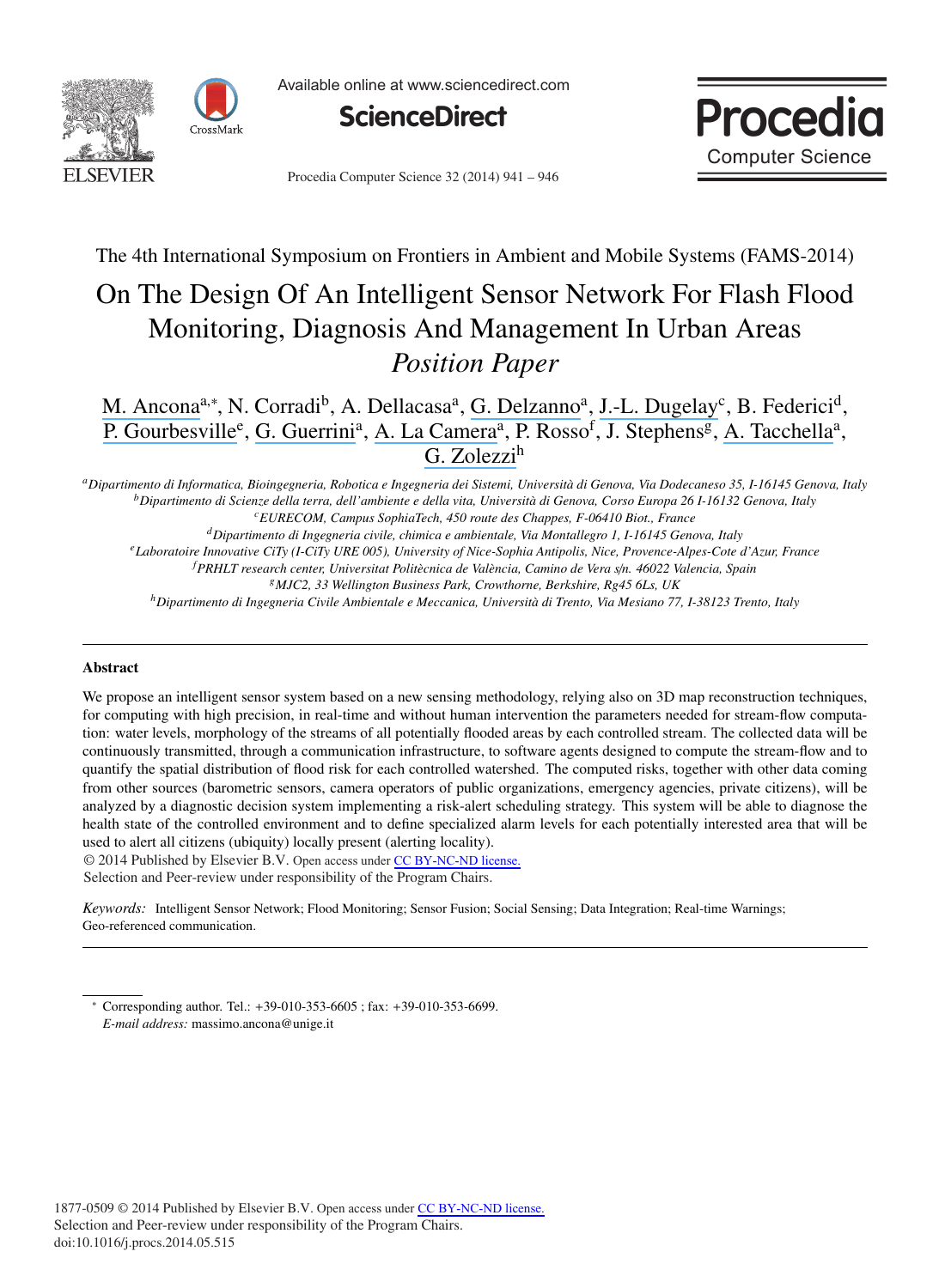

Fig. 1. The main components of the architecture of our intelligent sensor system.

#### 1. Background and Motivations

Recent studies on climate changes in Europe show an increased frequency and intensity of heavy rainfalls and flash floods in urban areas. In France, Spain, Italy, and in particular in different Ligurian areas including Genoa, an important fraction of the population lives in areas potentially subject to floods. To reduce the effects of natural events, accurate models of the dynamics of flash floods should be integrated into new public alarming infrastructures 6,13,10,4,21,22,23,24,25,26. In urban areas like Genoa the solution is particularly difficult, because of the combination of several factors including a complex conformation of the urban territory presenting a large number of rivers and creeks with steep or covered watershed and buildings not complying with safety measures.

All the above mentioned ingredients make the lag-time occurring between a rainfall peak and the corresponding discharge peak extremely small, leaving almost no time for effective human intervention in the alarm and risk alert detection process.

In order to attack this problem, in this paper we propose a solution based on Intelligent Sensor Systems for flash flood warnings. Our approach is centered on a new way of computing with high precision, in real-time, and without human intervention, the discharge stream flow (i.e., the volume of water that moves over a designated point through a fixed period of time). The computation is done by combining different types of low cost sensor devices (IMUs, Laser scanners, stereo cameras) such as those used in recent approaches in 3D map reconstruction with robots<sup>5</sup>. The resulting data are meant to be fused together with other sources communicated by different types of agents (existing monitoring stations, data coming from social sensing). Data fusion and classification will be performed by using advanced semantic web methodologies and services. Standards defined in the context of the Semantic Sensor Web initiative <sup>12</sup> can be applied here for collecting, integrating and comparing information coming from different sources.

All resulting data will be transmitted in real-time through a wireless communication infrastructure in order to estimate the lag time between the maximum rainfall and the discharge peaks and to determine the danger level and its maximum peak time expectation.

Warnings and relevant information will be spread via all the exploitable media, in order to reach the highest number of people: web portals, mobile applications, satellite and cellular phone networks, digital TVs, with specific reference to individuals within the range of critical areas (geo-referenced communication).

In the rest of the paper we will give a more detailed description of the overall architecture and of its individual components. Our goal is to obtain a modular architecture that could be open to extensions both from what concerns the sensor/actuator interfaces and the decision support systems.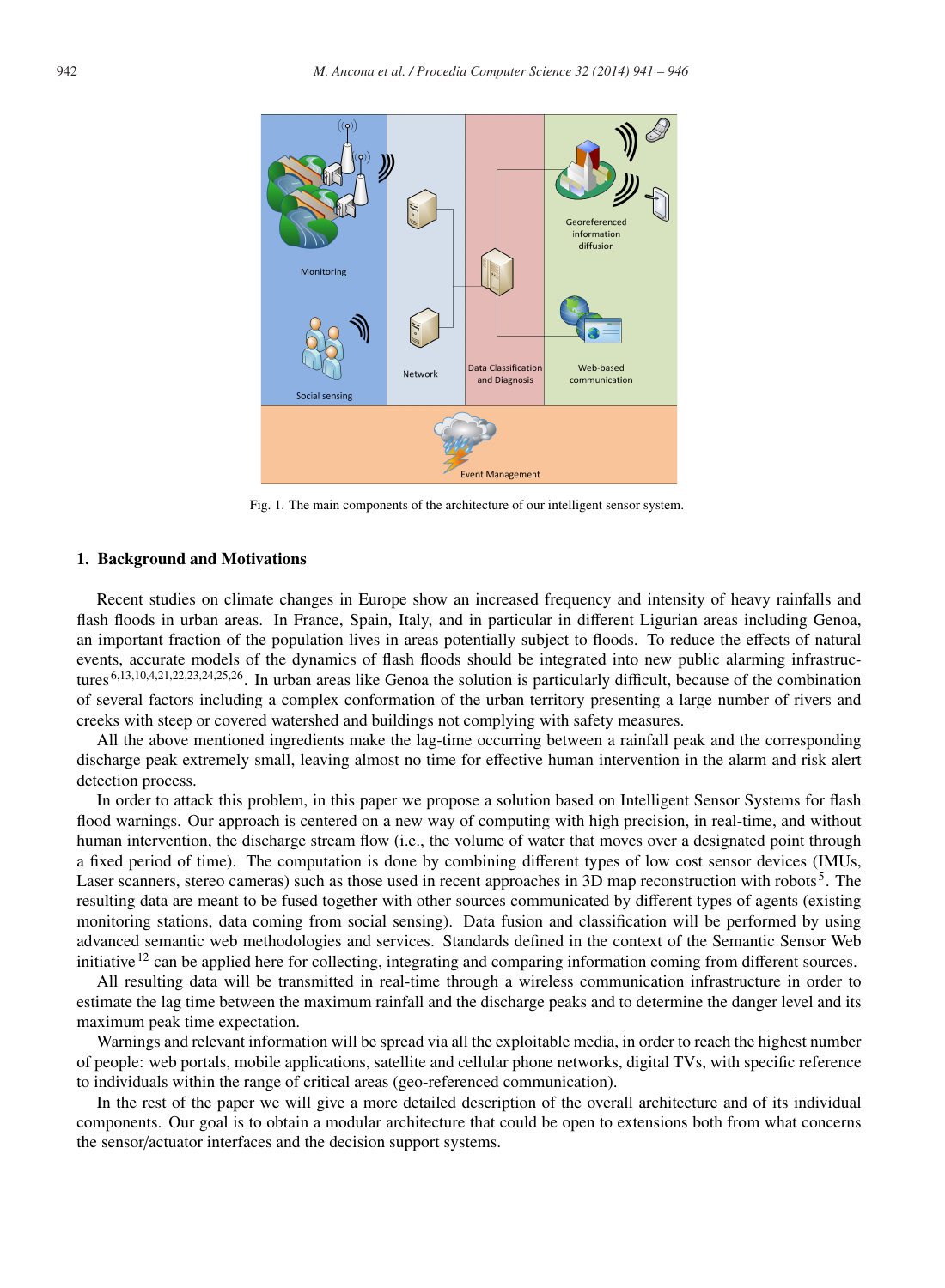

Fig. 2. Lag time is defined as the time interval from the central peak of rainfalls (shown in green curve) to the peak of the resulting discharge of the stream (shown in blue curve).

## 2. Overview of the System

The overall architecture of our Intelligent Sensor Network, see Fig. 1, is based on the following components.

*Monitoring.* We can divide sensors in rainfall monitoring and water discharge monitoring. They can be used for determining their mutual temporal correlation (called lag time and described in Fig. 2). Concerning rainfall monitoring, several networks exist worldwide and, in particular, we plan to use data coming from the Ligurian Regional Systems<sup>27,28</sup>. Furthermore, we are interested in the fusion of data coming from the following types of sensors:

- Traditional instruments (e.g., radar and infrared based instrumentation, flow meters, etc.) for measuring water level and flow velocity where available 21,22,24.
- Instrumentation used for 3D map reconstruction<sup>5</sup> like laser scanners (LiDAR), IMU, RGB-D sensor, etc.

In general we tend to prefer non-contact sensors  $2^5$ , that are maintenance-free and more reliable. Indeed, direct-contact sensors permit better measurements, but they could have low expectation to survive to the strong floods of most steep streams of Liguria. The devices resulting by the sensor fusion can be either mounted on a fixed installation or on a flying vehicle for rapidly changing the observation point. The device is applied to watershed reconstruction during dry periods (e.g., to collect precise data about the watershed contour, section, depth, etc even in the proximity of buildings) or for real time capture of water levels and flow velocity during rainfall. We will give more details on possible instrumentation that can be considered in this context in Section 3.

*Social Sensing.* Another important source of information comes from social data. For instance, services like Ushaidi, Crowdmap, SwiftRiver 19, developed in different areas like electronic elections, can be used to collect geo-referenced data from citizens. More common web services like YouTube can be employed to extend information to video and images. Reputation-based mechanisms, natural language and image processing methods can be applied here for extracting and filtering this kind of data sources.

*Network, Nodes and Communication.* Each sensor node will be equipped with different types of communication devices in order to be able to detect and to connect to available wi-fi, cellular and satellite networks. Communication interfaces are available in the market providing fault tolerant communication systems. Microcontroller and low cost processors like Arduino can be employed in order to physically connect different types of sensor devices within a single sensor node (i.e. to implement in place data aggregation). Thanks to the upcoming 4G wireless communication networks, it would be possible for a drone to transmit videos of high quality in real time and also to receive control commands from a remote base station much more efficiently than with current networks. That would allow us to develop new services attached to mini drones for floods control in urban areas.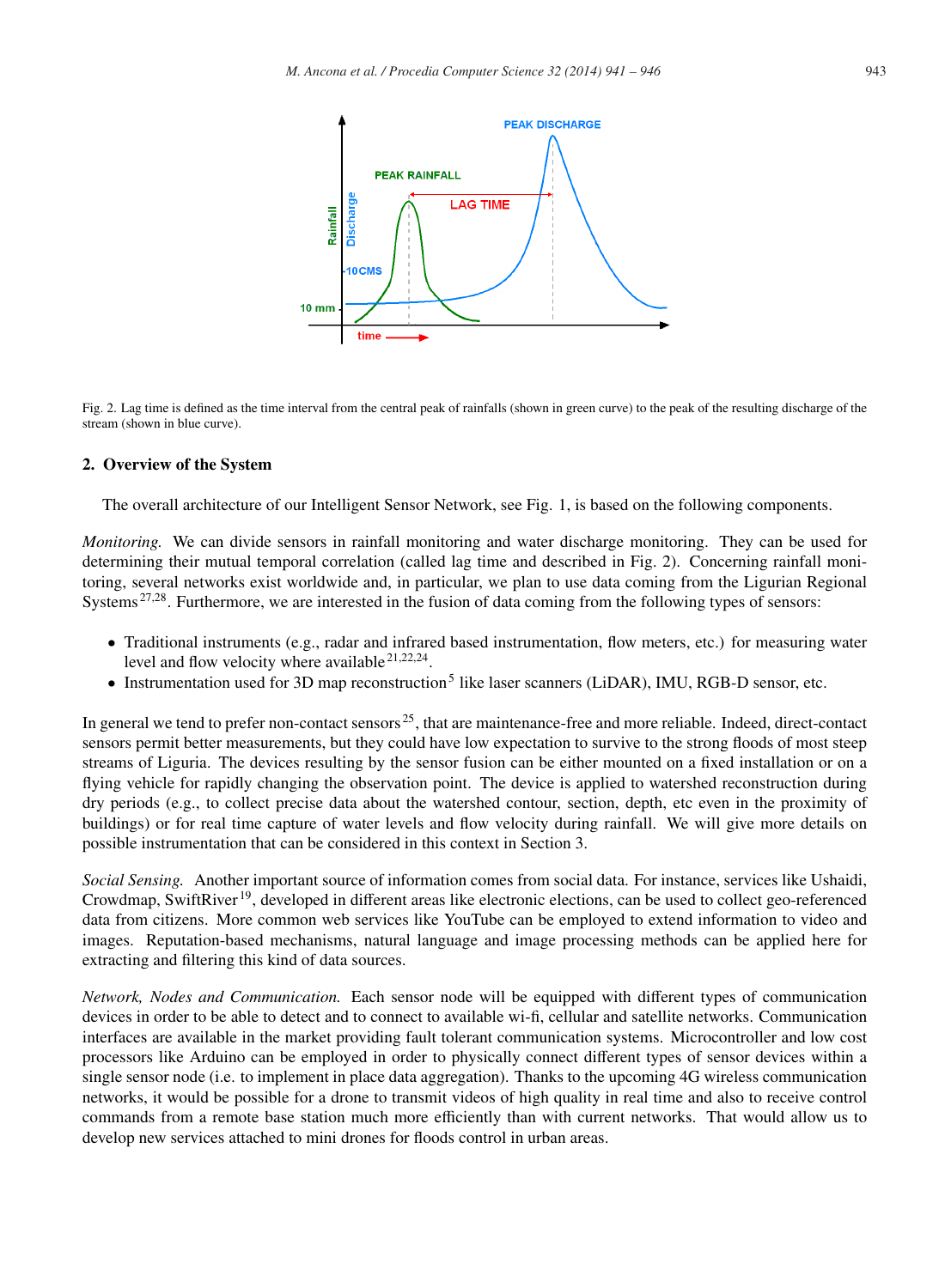*Data Classification and Integration.* In order to design an open-ended and modular application in which to integrate new sensors as soon as they become available, it is critical to be able to provide interchange data formats for achieving high levels of interoperability, e.g., between different sensor and actuator nodes. This goal can be achieved relying on semantic web methodologies. Namely, the key point is the application of Ontologies for the specification of heterogeneous data, together with the use of data exchange formats designed for sensors like O&M and SensorML (standard models and XML schemas encoding, resp., measurements and sensor systems), and standards for web services like SemSOS defined by the OGC-SWE group in order to standardize the way sensors and sensor data are discovered and accessed on the Web. They are part of the Semantic Sensor Web paradigm<sup>16,15,12</sup> that also includes standard web service interfaces for publishing and subscribing to alerts from sensors (SAS, Sensor Alert Service) and for asynchronous delivery of messages or alerts (WNS, Web Notification Services). These standards are defined on top of powerful modeling and query languages like RDF-OWL and  $SparQL$ <sup>17,18</sup>. Furthermore, techniques for processing queries over streaming data, allowing to cope with Big Data "velocity", can be applied here in order to filter, compare, and match heterogeneous data (expressed in a common idiom). In this way, we will be able to process data as soon as they become available and store them for successive elaborations only relevant information. This approach to data management is well suited to integrate social data, that naturally come in as a stream, out of which only relevant items need to be considered. Another important aspect is to design bi-directional information flow between perception and analysis, in order to dynamically improve filtering and selection capability of sensor nodes.

*Diagnosis and Validation.* This module implements real-time monitoring and diagnosis after data fusion and filtering. The key point here is to define rapid and precise analysis to determine and to dynamically adapt alarm levels and warning notifications. Rule based systems, e.g., equipped with uncertainty weights and semantic information coming from the domain under consideration, can be applied for real-time diagnosis. Automated reasoning methods developed in the field of Artificial Intelligence (e.g., diagnosis, planning, scheduling under uncertain knowledge using logic-based methods and tools) seem well suited for this task thanks to their natural predisposition for modular reasoning, an important feature during the development of prototypical systems. Validation methods based on models like communicating and time automata, Petri nets or graph transformations can also be employed for ensuring the quality of the considered distributed systems and protocols<sup>3,1</sup>.

*Geo-referenced Warnings.* A fundamental part of the architecture is the support for geo-referenced communication of real-time warnings, and, more in general, of information related to flash flood management. Cellular and satellite networks can be used to notify warnings, e.g., via SMS or email sent to (registered) citizens living or working in the surroundings of a critical area. Geo-referenced notifications are important for at least two reasons: to avoid unnecessary alarms in non critical areas and to obtain a more flexible adaptation of warning notifications (it can be changed more rapidly without provoking confusion or panic situations in the entire population, if restricted to a limited area and a set of citizens). The same methods can also be applied for other types of information, e.g., road signals, that can be made more accurate for restricted areas.

*Web-based Communication.* Web-based portals (again by exploiting services like Ushaidi 19) and mobile applications with geographical systems (e.g. Android, Google Maps, Open Street Map) play an important role for the diffusion of all other type of information that can be useful for citizens and local authorities, such as hydrological risk maps, geo-referenced historical data, and statistical analysis. Concerning the communication infrastructure, it could be quite useful to develop web-based software platforms that can be used to design customized web portals, following examples of Content Management Systems (CMS) such as Moodle and Joomla, that can be adapted to different types of end-users. Another important aspect is the design of visualization methods for the collected data (e.g., via geographical servers or graphics and diagrams designed for Big Data) that can be adequate for the analysis of large amount of data for both specialists and non-specialists end-users.

*Event Management Processes.* An orthogonal, but equally important, aspect of the architecture is the design of modules for supporting planning and scheduling activities related to the entire process of monitoring, prevention and event management. The systems should provide platforms for programming strategies and automatically generating plans for dynamic reconfigurations of road traffic, food supply chains, public transportations, emergency vehicles routes, people evacuation, etc. This kind of services could be provided in form of specific modules in order to be activated in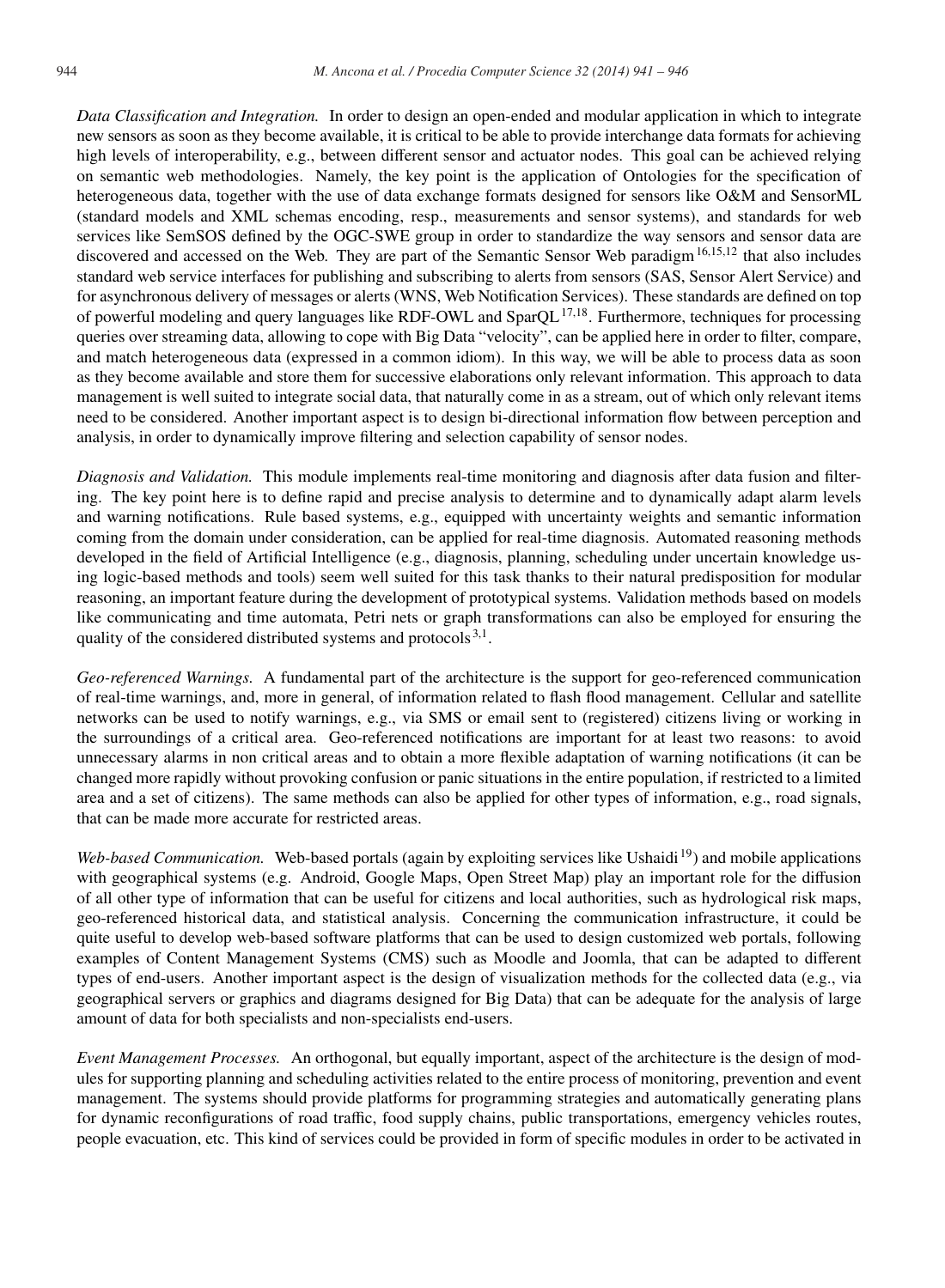response to detected alarm situations. Web-based platforms could be provided to local authorities to define workflows and planning activities in emergency situations.

# 3. Sensor Fusion for a Closed-loop Warning Infrastructure

In this section we focus our attention on the problems related to the design of a closed-loop infrastructure for realtime warnings, a challenging problem for flash flood monitoring. For this part of the proposed architecture we will describe and compare different types of sensor devices.

The warning system is centered on the correlation between rains and the peak discharge. The problem of obtaining an adequate rainfall distribution is considered by using public services available in our region combined with low cost technology based on satellite antennas and GPS receivers. For a significant test case, a sufficient number of rain gauges (pluviometers) will be installed (in Liguria we have a mean number of 1-2 gauges for a small stream and of 5-10 for a larger creek).

The sensor we are designing integrates existing devices with new instruments based on advanced technologies used in robotics for map reconstruction<sup>5,2</sup> like visual, photo sensors, IMU, barometric sensors etc.

For example, concerning laser scanners used in robotics, the small-size and lightweight (160g) Hokuyo URG-04LX-UG01, with a cost around 1000€, has a good resolution (1mm resolution in a 240 $\degree$  arc) and range (from 20mm to 5.6m). Indeed, its power consumption (5V, 500mA) permits a use in battery operated platforms. Other interesting low-cost devices are the ones used for video-gaming like Microsoft Kinect. Kinect is equipped with a motion detection software but it has limited precision (12mm at 2m). Its performance in outdoor applications are for the moment very poor.

Although the degree of topographic model complexity needed to achieve a significant improvement in urban flood modelling is still a matter of research<sup>8</sup>. In urban contexts a special role is played by high-resolution LiDARs as mentioned in26: *"Features like buildings, constructed river banks or roads have a great e*ff*ect on flow dynamics and flood propagation and only high-resolution input data can solve the purpose that relates to the systems topography ...*omissis*... Di*ff*erences of a few meters can means a lot in loss calculations in urban areas. LiDAR has brought this level of detail to the industry allowing for much more accurate flood prediction models to be create"*.

The designed sensor should be either mounted on a fixed installation or on a flying vehicle (a suitable minidrone costs about  $1000\epsilon$ ) for rapidly changing the observation point. The integrated device can be applied both for watershed reconstruction during dry periods (e.g., to collect precise data about the watershed contour, section, depth, etc) and in real time during critical events as an additional automated support for operators working in the area under observation (e.g., to collect data for post-event analysis). In<sup>11</sup>, the authors developed algorithms for 3D reconstruction using video recorded by a single quadcopter's frontal camera. Based on a corkscrew flight and on the matching of a few hundreds of distinct image points between consecutive frames, a sparse 3D reconstruction of the recorded scene is possible. For a dense 3D reconstruction, it is possible to simulate a stereo vision system by a vertical offset motion. Nevertheless, some limitations exist due to the maneuver duration that takes about half a second.

Below we briefly discuss advantages and drawbacks of fixed and mobile installations. A fixed sensor can be mounted on a pole or on a building close to the stream. It operates in two different modes:

- during dry periods, when the flow stream is almost empty. In this first configuration the device computes a detailed stream bottom contour section with a laser sensor (for example, by dividing it in subsections and calculating the geometrical parameters of each one).
- during rain storms, when the flow level becomes to be relevant. In this case other devices, like increasingly available and relatively cheap portable radar devices  $14$ , are activated for measuring water level, flow velocity (of the whole section or per subsection depending on the size of the stream) and automatically implementing a flow measurement mechanism based, for example, on the Sum of Partial Discharges Protocol or adopting an equivalent method.

Other relevant parameters to consider are those related with the transport of sediments and of large debris which highly affect the damaging potential of a flood event. In general, fixed sensors have the advantage of not requiring human intervention and of being protected in difficult circumstances while the mobile (flying) ones offer the advantage of